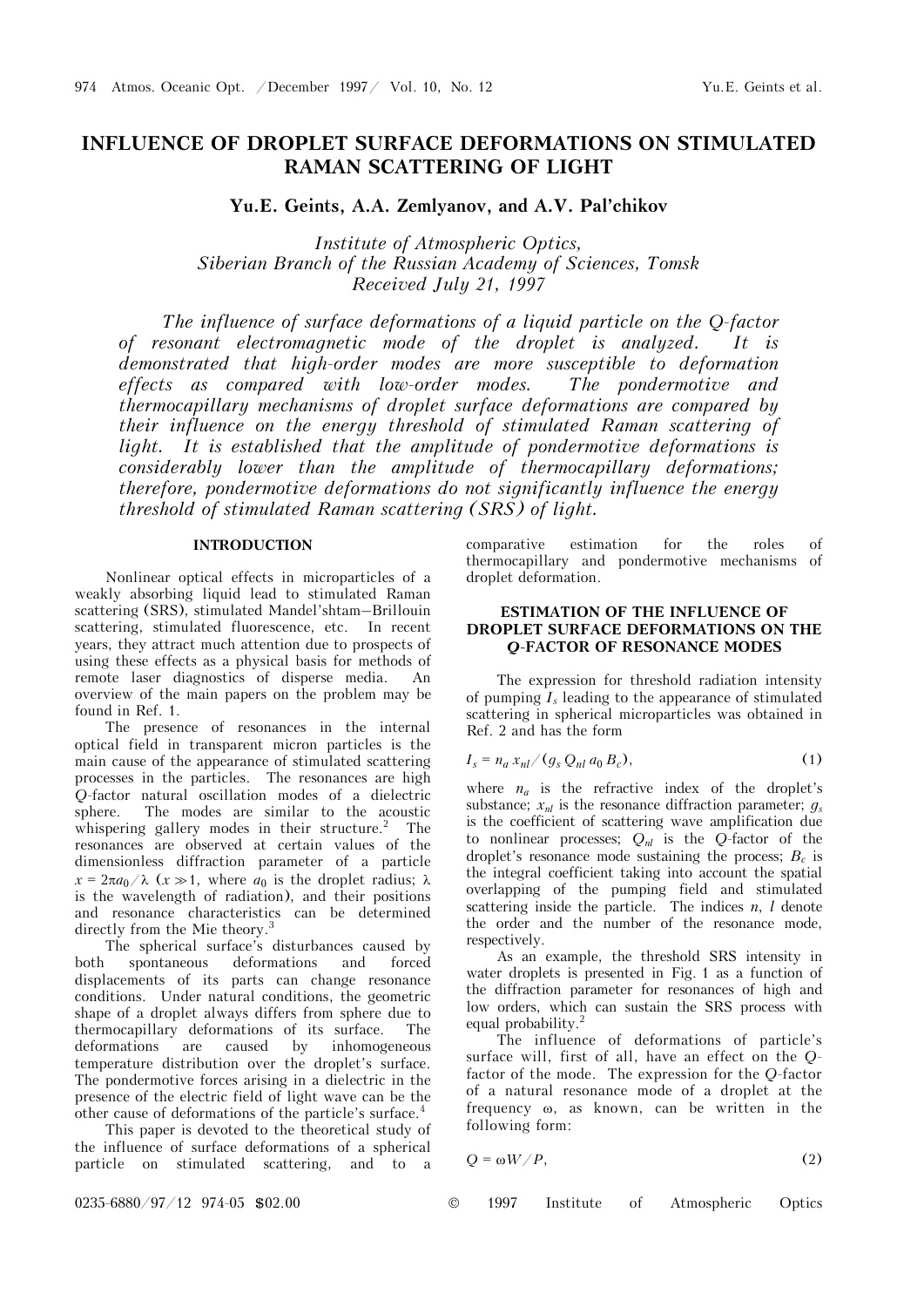where *W* is the electromagnetic field energy stored, on the average, in a droplet during the oscillation period of a wave. It is calculated by the expression

$$
W = \frac{1}{8\pi} \int\limits_V \left( \varepsilon \mathbf{E}^2 + \mathbf{H}^2 \right) \, \mathrm{d}V.
$$

Here **H** and **E** are vectors of the electric and magnetic field strength inside the particle, ε is the dielectric permeability of liquid, and the integral is taken over the whole resonance mode volume *V* occupied by radiation.



*FIG. 1. SRS threshold as a function of the diffraction parameter. Lines 1 and 2 correspond to modes of low and high orders, respectively. The dotted line means the breakdown threshold.* 

In Eq.  $(2)$ , *P* is the value of light wave energy losses connected with the energy escape from the particle's volume

$$
P = \frac{c}{4\pi} \int_{s} [\boldsymbol{E} \times \boldsymbol{H}] \, \mathbf{n}_r \, \mathrm{d}s,
$$

where **n** is the vector normal to the droplet's surface; *c* is the light speed in vacuum; the integral is taken over a closed surface including the particle. As seen from Eq. (2), a decrease in the resonance *Q*-factor can be connected both with a decrease in the stored energy and with an increase of the radiation losses.

Estimates of the additional radiation losses show that the effect is insignificant for the case of small deformations. Let us consider the influence of deformations of a droplet's surface on the value of the stored energy of a mode. For this purpose, let us apply the qualitative analysis based on geometrical optics. The resonance modes are standing waves formed by interference of light waves propagating along the surface at angles close to angles of total internal reflection off of the boundary between two media (in our case, this is a spherical boundary between a dielectric and air). Figure 2 presents the behavior of rays forming different resonance modes inside the particle. A standing wave arises when light rays propagating along the surface and underwent reflection at an angle equal or greater than the angle of total internal reflection fall to the initial point in the phase multiple of  $2\pi$ , i.e., the condition of phase synchronizm is fulfilled.

The two cases considered (see Fig. 2) differ by the depths at which the rays travel with respect to the droplet surface  $\Delta r = a_0 - b$ , where *b* is the position of the boundary of rays' localization with respect to the center of the particle, and by the number of reflections necessary to form a standing wave. One can see that, if a ray is localized nearer to the particle's surface, it undergoes more reflections off of the surface.



*FIG. 2. Geometric scheme of the resonance modes formation. The rays correspond to two cases (solid and dashed lines) differing in the position*   $\Delta r_{1,2} = a_0 - b_{1,2}$  *and the number of reflections necessary for the total rotation.* 

Figure 3 presents the distribution of the internal particle field for resonance modes of different orders. The graph presents the function  $B_i = I(r)/I_0$ , where  $I(r)$  is the intensity of light field inside the droplet;  $I_0$  is the intensity of the incident field. One can see that the electric field of natural modes is concentrated near the particle surface. The energy of a given mode *n* and its concentration near the surface of the droplet increase with decreasing order of the mode (Fig. 4).

Let us estimate the influence of the particle surface deformations on the *Q*-factor of resonance modes. Let us express the distance from the center of a particle to its surface as  $r = a_0 + \xi(\theta, \varphi)$  where ξ(θ, φ) are arbitrary deformations of the surface; then, in every reflection, a ray passes an additional distance Δ*s* which is proportional to the amplitude of the deformations. A deformed particle can be replaced by a sphere with a certain efficient radius  $r_{\text{ef}} = a_0 + q\xi$  so that the optical path of a ray in it is equal to the path in a deformed particle; *q* is some coefficient,  $0 < q < 1$ . Then the deformed particle can be studied theoretically as a sphere with  $r = r_{\text{eff}}$ .

It follows from the Mie solution that the stored energy of a mode

$$
W \sim \begin{cases} |b_n|^2 - \text{for TE waves,} \\ |c_n|^2 - \text{for TN waves,} \end{cases}
$$

where  $c_n$  and  $b_n$  are amplitudes of the partial waves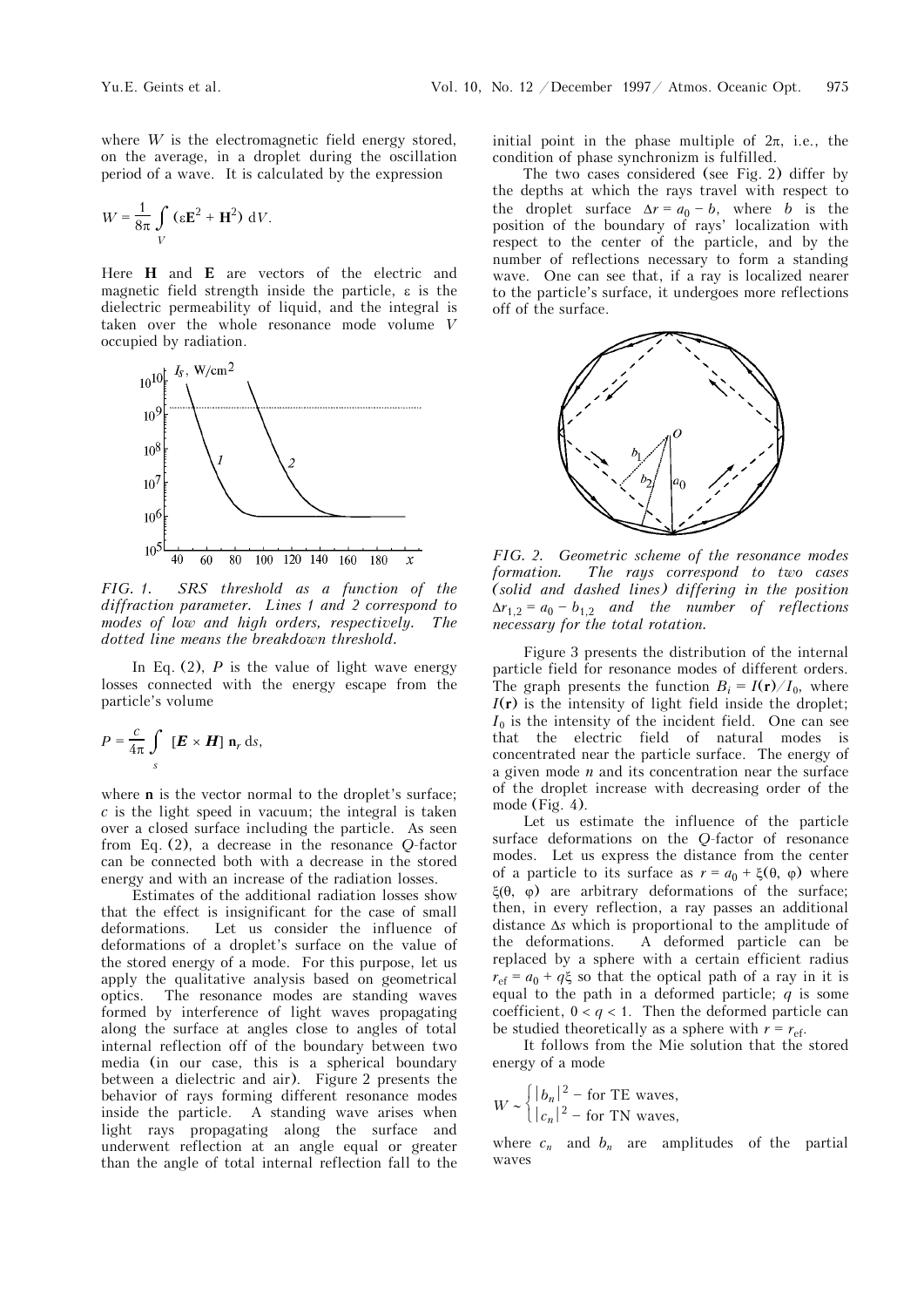

*FIG. 3. Field distribution inside the particle over the main section. The figures at curves denote the resonance order. Pumping radiation is incident from the left.* 



*FIG. 4. The Q-factor (1) and relative position of the field maximum inside the particle with respect to the particle's surface (2) as functions of the resonance order.* 

(Mie coefficients). From the expressions for  $b_n$ <sup>3</sup> let us write the real part for  $b_n(x)$  in the form

Re  $b_n(x) = b_n^r / [1 + \beta_n(x)^2],$ 

where  $\beta_n(x) = [\chi_n(x) \psi_n'(mx) - m\psi_n(mx)\chi_n'(x)]$  $\sqrt{\psi_n(x)}\psi'_n(mx) - m\psi_n(mx)\psi'_n(x)$ ;  $\chi_n$ ,  $\psi_n$  are modified spherical Riccati–Bessel functions;  $b_n^r$  are the values of the real part of the coefficient  $b_n$  at the resonance, i.e., for  $x = x_{nl}$ .

Let us expand the function  $\beta_n(x)$  into the Taylor series near the resonance value of the diffraction parameter  $x_{nl}$ : β<sub>*n*</sub>(*x*) = β<sub>*n*</sub>( $x_{nl}$ ) + β<sup>*l*</sup><sub>*l*</sub>(*x*) (*x* - *x<sub>nl</sub>*) + ... ; and restrict ourselves only by the linear part of the expansion, for the estimation. Taking into account that  $\beta_n(x_{nl}) = 0$ , we obtain

Re 
$$
b_n(x) \approx b_n^r / [1 + \beta_n^r (x_{nl})^2 (x - x_{nl})^2].
$$

Then, considering that the displacement amplitude of the droplet's surface along the normal at oscillations by the value  $q\xi = (r_{\text{ef}} - a_0)/a_0$ corresponds to the relative variation of its diffraction parameter  $(x - x_{nl})/x_{nl}$ , i.e., drift from resonance, and, since  $\beta'_n(x) = (\Gamma_n)^{-1}$  for  $x = x_{nl}$ , where  $\Gamma_n$  is the half width of the resonance curve we obtain, using the expression for the *Q*-factor in terms of the half width,  $Q_{nl} = x_{nl}/\Gamma_n$ , of the resonance curve that

Re 
$$
b_n(x) \approx 1/[1 + (q \xi Q_n^0)^2],
$$

where  $Q_{nl}^0$  is the *Q*-factor of the corresponding mode for an ideal sphere. As a result, for the *Q*-factor of a deformed particle, we have

$$
Q_{nl}(\xi) \approx Q_{nl}^0/[1 + (q \xi Q_{nl}^0)^2].
$$
 (3)

It follows from this expression that the *Q*-factor is influenced by a given displacement of the particle's surface stronger for higher  $Q_{nl}^0$ . The estimates performed by Eq. (3) for the *Q*-factor of the resonant modes for two values *q* are presented in the Table.

|           | $Q_{nl}$ , for $q = 1$ | $Q_{nl}$ , for $q=0.1$ |
|-----------|------------------------|------------------------|
| $10^{10}$ | $1.46 \cdot 10^{1}$    | $1.46 \cdot 10^{3}$    |
| $10^8$    | $1.46 \cdot 10^{3}$    | $3.2 \cdot 10^{5}$     |
| $10^6$    | $3.2 \cdot 10^{5}$     | $1 \cdot 10^6$         |
|           | $1 \cdot 10^{4}$       | $1 \cdot 10^{4}$       |

Thus, one can conclude that low order modes are more susceptible to surface deformations as compared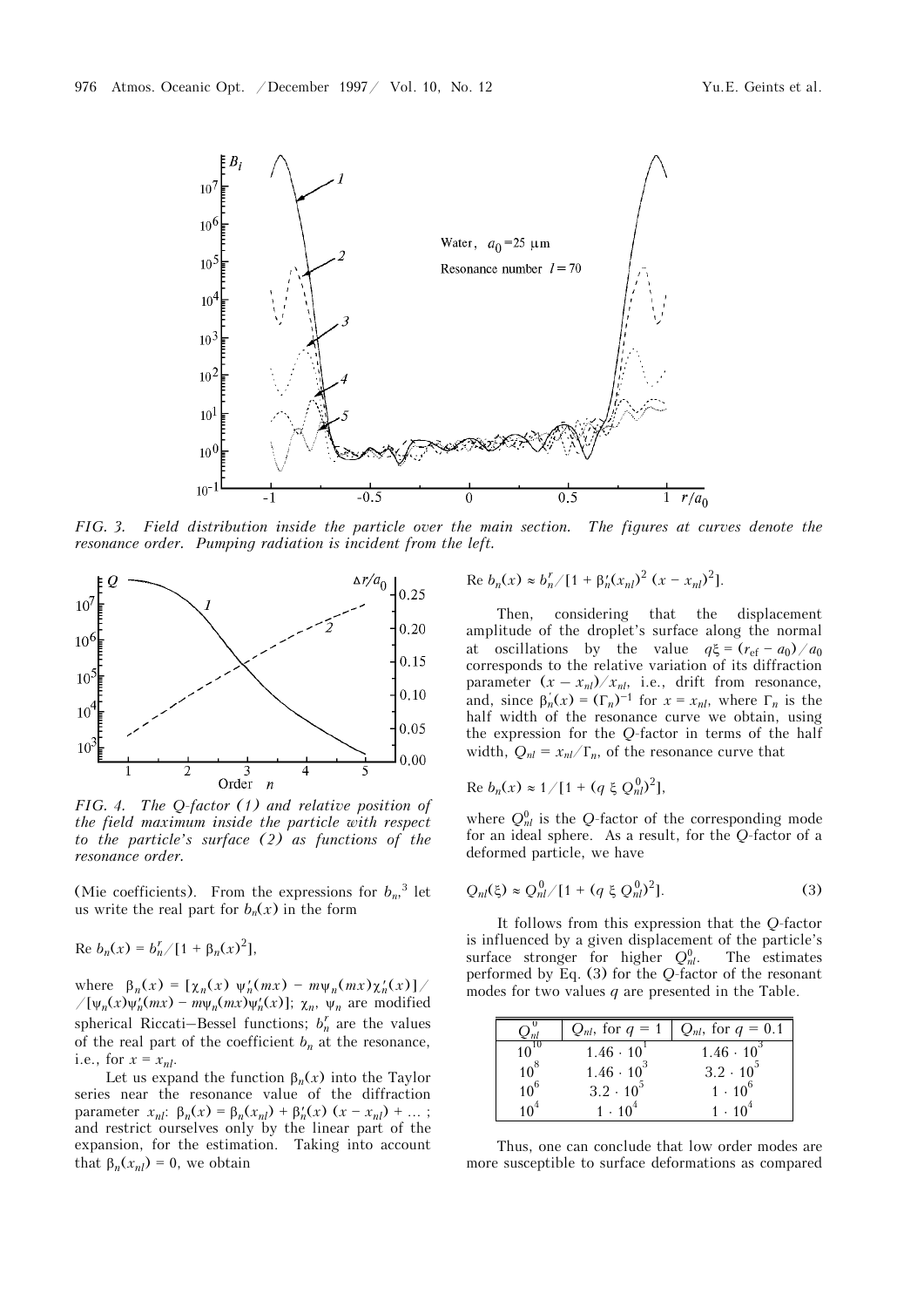with high order modes, and, consequently, there may occur such cases for which the resonance conditions are violated for the former ones while the latter one will still remain capable of sustaining the process of stimulated scattering.

# **COMPARATIVE ANALYSIS OF THERMOCAPILLARY AND PONDERMOTIVE DEFORMATIONS OF THE DROPLET'S SURFACE**

As was noted above, thermocapillary and pondermotive mechanisms are the main physical mechanisms able to cause deformations of a droplet's surface. The amplitude of the deformations can be a criterion for comparing them. The expression for thermocapillary deformations of a droplet is wellknown<sup>5</sup>

$$
|\xi_{\text{t}.\Gamma}| = \sqrt{k_{\text{B}} T / 4\pi \gamma},\tag{4}
$$

where  $k_B$  is the Boltzmann constant;  $T$  is the particle's surface temperature;  $\gamma$  is the surface tension coefficient. As seen from Eq. (4), the amplitude of these deformations does not depend on the radius of a particle is only determined by the values *T* and γ.

Pondermotive forces can cause significant deformations of the particle's surface at high intensity of incident radiation what is characteristic of the development of stimulating scattering effects. $6,7$ 

The general formulation of the problem on deformations of a transparent droplet in a light field includes the hydrodynamic equation for incompressible liquid with the allowance for pondermotive forces. The theory of the process can be found, for instance, in Refs. 4 and 8.

The dynamic boundary condition

$$
\left\{ p - \frac{\rho_a}{8\pi} \left( \frac{\partial \varepsilon}{\partial \rho_a} \right)_T E^T - p_1 - \gamma \left( \frac{1}{R_1} + \frac{1}{R_T} \right) + f \right\} n_i =
$$
  
= 
$$
\eta \left( \frac{\partial v_i}{\partial x_k} + \frac{\partial v_k}{\partial x_i} \right) n_k.
$$

is valid on the droplet's surface. Here *p* is the pressure in the liquid;  $p_1$  is the external (atmospheric) pressure;  $R_1$ ,  $R_2$  are the radii of principal curvature of the surface; ρ*<sup>a</sup>* is the density of the liquid; η is the kinematic viscosity of the liquid; *x<sub>i</sub>* are the coordinates;  $f = \frac{\varepsilon - 1}{8\pi} \cdot [(\varepsilon - 1) (\mathbf{En}_r)^T + E^T]$ is the jump of the normal component of electric field tension on the surface of the droplet.

Further study is performed under conditions of small viscosity and small deformation amplitude. One can write the following equation for coefficients of the expansion of the surface displacement into a series over spherical functions:

$$
\frac{\mathrm{d}^{\mathrm{T}}\ \xi_{nl}}{\mathrm{d}t^{\mathrm{T}}} + \frac{\mathrm{T}}{t_l}\frac{\mathrm{d}\ \xi_{nl}}{\mathrm{d}t} + \Omega_l^{\mathrm{T}}\ \xi_{nl} = \frac{l\ f_{nl}(t)}{a_0\ \rho_a}\,,\tag{5}
$$

where

$$
t_{l} = \frac{a_{0}^{T}}{\tau(\tau l + 1) (l - 1) v} ; \Omega_{l} = \sqrt{\frac{l(l + \tau) (l - 1) \gamma}{\rho_{a} a_{0}^{3}} } ;
$$

$$
f_{nl}(t) = \iint f(t, a_0) Y_{nl}(\theta) \sin\theta \, d\theta \, d\varphi,
$$

 $t_l$  is the characteristic time of particle's oscillations decrement due to viscosity;  $\Omega_l$  are the natural oscillation frequencies of the droplet; ν is the dynamic liquid viscosity.

The equation (5) completed by the initial conditions  $\xi_{nl}(t=0) = \frac{d\xi_{nl}(t=0)}{dt} = 0$  was solved numerically. The Runge–Kutta scheme of the fourth order was used as a difference scheme.

Let us now analyze the results obtained. Figures 5 and 6 present the temporal behavior of the maximum amplitudes of pondermotive deformations of water droplets of different radii. The droplets were affected by laser pulses with the wavelength  $\lambda = 0.53$  km, of  $10^{-8}$  s duration. The dependence of the exciting force on time was determined by the shape of the pumping pulse  $I(t) = I_0 t/t_p \exp\{-t/t_p\}$  where  $I_0$ ,  $t_p$  are the peak intensity and characteristic pulse duration, respectively. For a comparison, root-meansquare surface displacements due to thermocapillary deformations are also presented here. The shaded area means typical time of SRS generation. They are taken from experimental works.<sup>6,7</sup>



*FIG. 5. The amplitude of pondermotive (solid line) and thermocapillary (dashed line) deformations as functions of time. The shaded area means the time of SRS generation.* 

The choice of the parameters for calculation (droplet radius  $a_0$ , intensity of the acting radiation  $I_0$ ) corresponded to two limiting situations at which SRS is possible (see Fig. 1).